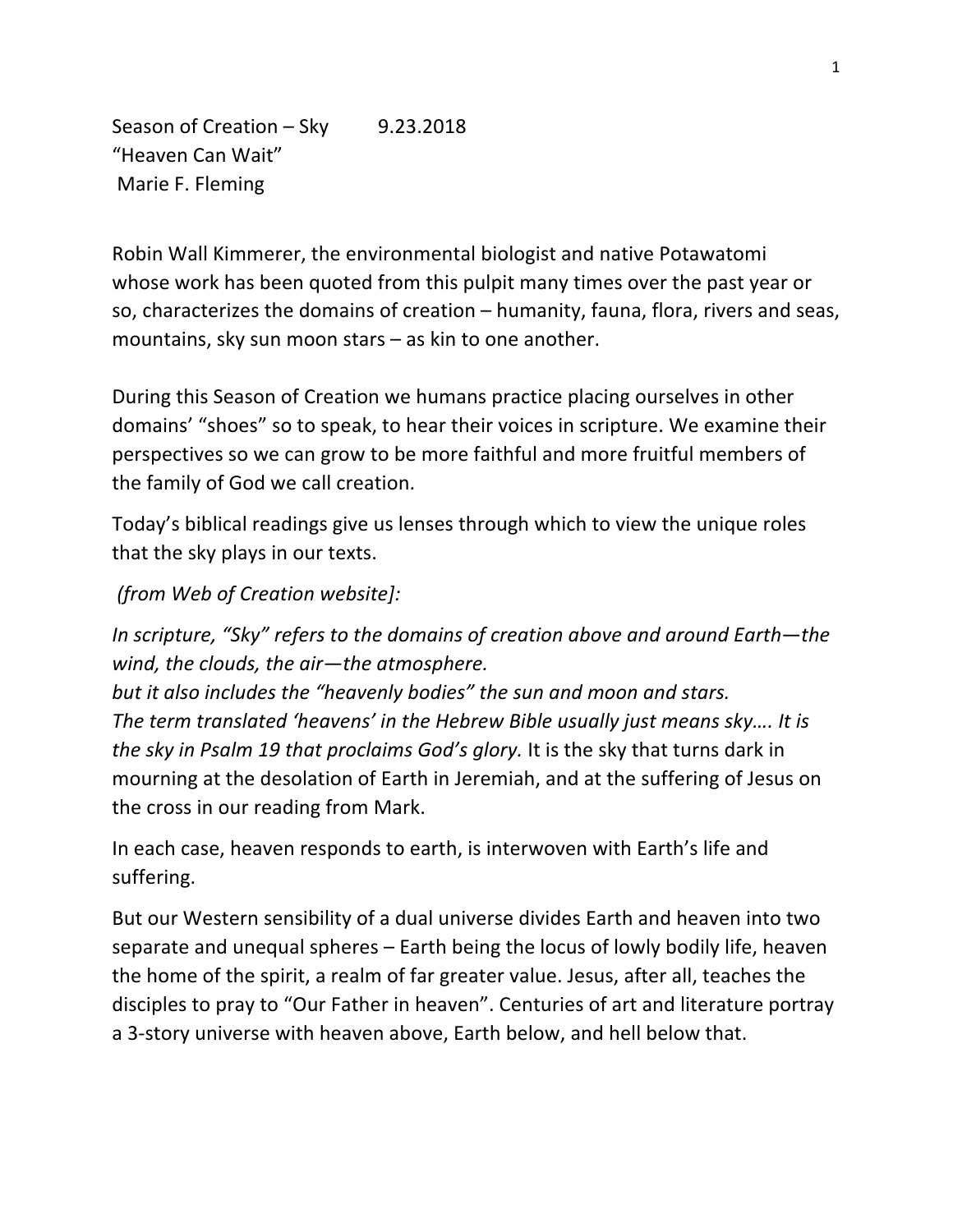One outcome of this devaluation of all things Earth is that Earth becomes humanity's "giving tree", the endlessly self-giving mother, perpetually sacrificing herself for the sake of offspring who refuse to grow up; who will not take responsibility for their consumeristic ways.

And then there is the well-rehearsed idea that going to heaven is the chief aim of human life, thus reducing Earth to just a stopping place on the way to eternity someplace else. According to Lutheran creation justice theologian, Rob Saler, *such visions of salvation as "going to heaven when you die" in such a way that one completely leaves the Earth behind, have funded significant social inequalities." [Season of creation.org – Sky Sunday sermon]* If Earth matters little, so do its inhabitants.

One of the most extreme examples of this kind of theology is The Rapture, popularized in recent times by the Left Behind novel series and related product lines such as video games (!)

The Rapture figures large in the belief system on the fundamentalist end of the theological spectrum. In our Living the Questions study group last week we discussed the Rapture. It is an "end-times" narrative that was invented in the mid-19<sup>th</sup> Century by evangelist John Nelson Darby. Darby created a time- and storyline regarding Christ's second coming by cherry picking verses from the Hebrew scriptures and misreading the book of Revelation. He patched together a rather fantastical and, for many people, wildly attractive vision of how the world will end. That end is characterized by a militant Christ coming back to Earth as head of an army to destroy the Earth and all that lies therein. Chief among the scenes set by the Rapture narrative is the sudden disappearance of the righteous, who will rise to sit out the violence of Christ's second coming like a crowd in Caesar's coliseum, safely ensconced in ring-side seats in heaven. While the created world comes to a bloody end.

But Revelation scholar and Lutheran pastor, Barbara Rossing writes, *"The Rapture is a racket. Whether prescribing a violent script for Israel or survivalism in the United States, this theology distorts God's vision for the world. In place o healing, the Rapture proclaims escape. In place of Jesus' blessing of peacemakers, the Rapture voyeuristically glorifies violence and war. In place of*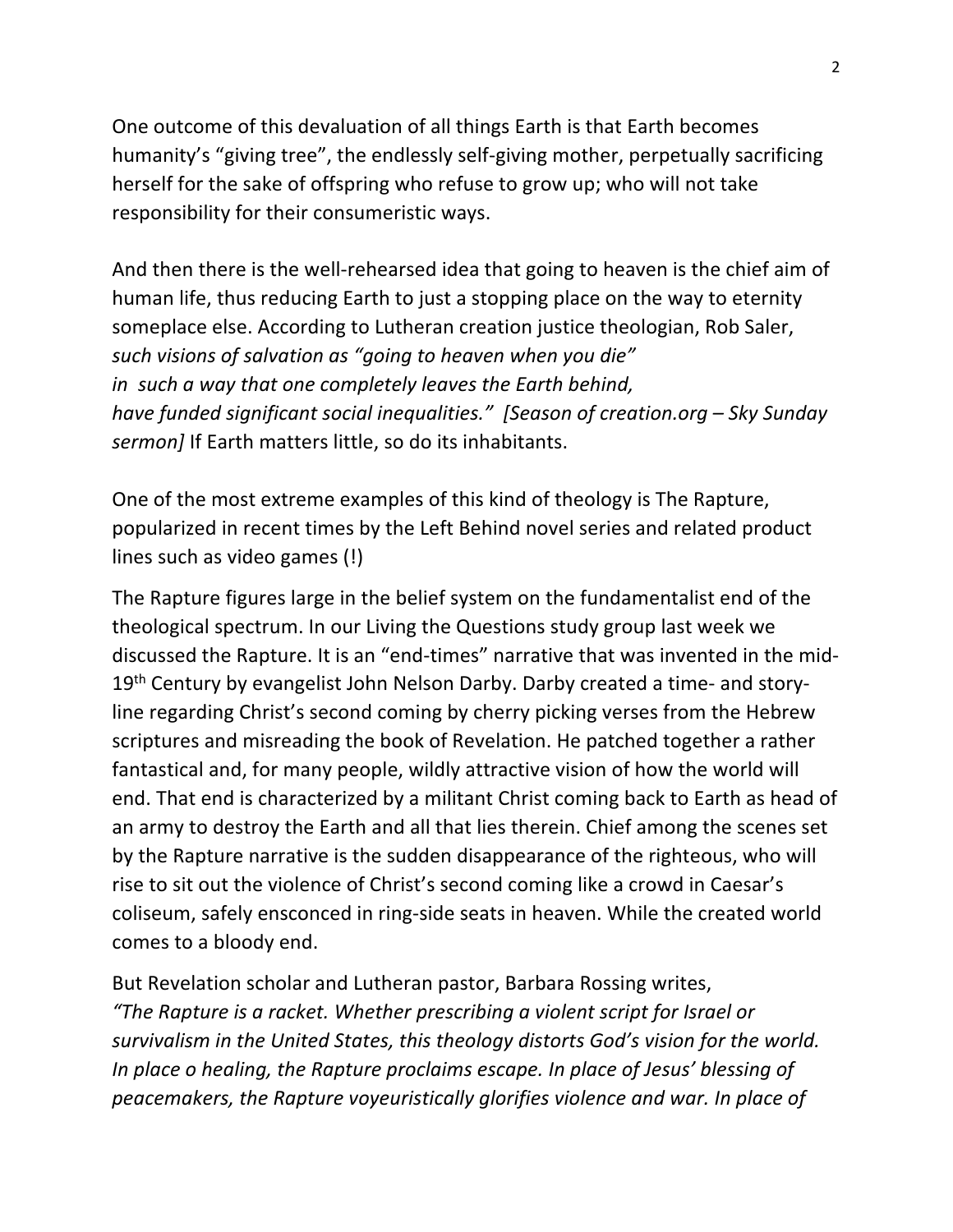*Revelation's vision of the Lamb's vulnerable self-giving love, the Rapture celebrates the lion-like wrath of Christ the Lamb. This theology is not biblical. We are not Raptured off the earth, nor is God. No, God has come to live in the world through Jesus. God created the world, God loves the world, and God will never leave the world behind!" [Barbara Rossing, The Rapture Exposed: The Message of Hope in Revelation.]*

Indeed, in today's lectionary readings, *"sky" is far from being synonymous with airy removal from the turmoil of God's people. "Sky" is the sign of God's presence.*  [Saler]

To the extent that, *as our Psalm suggests, "the heavens tell the glory of God," then to desecrate the sky* – including misrepresenting the heavenly domain as the Rapture does - *might even be akin to desecrating an icon or profound work of religious art.*

*Does the sky turn dark when we do wrong? Does the sky turn dark when we are unjust to God's creation, and to the creatures who inhabit it (particularly the poor who bear the lion's share of suffering when Earth's ecosystems are degraded)? When pollution and industrial blight diminish the beauty of what God has made, then it is no preacherly hyperbole to suggest that it might indeed be the skies themselves that bear prophetic witness against us and our injustice.* 

*But if, as we have been suggesting, that presence* expresses alarm over *the forces of death and injustice, it also provides images worthy of beauteous celebration. When the epistle writer seeks language to describe what it means to exist in harmony with God's righteousness, he gives his readers the promise that those who live in peace will "shine like stars."* [Saler]

I am reminded of Derek Black, subject of a just-released book called "Rising out of Hatred: The Awakening of a former white nationalist". Black grew up in the household of infamous KKK leader David Duke, and so was immersed in that ideology from an early age. Then he went to college. There his beliefs were challenged both by pushback from students and teachers AND by coming into contact with people who were different from himself, whom he had been taught to hate, but whom, instead, he grew to like. Over a period of years Black came to disavow his white nationalist roots.